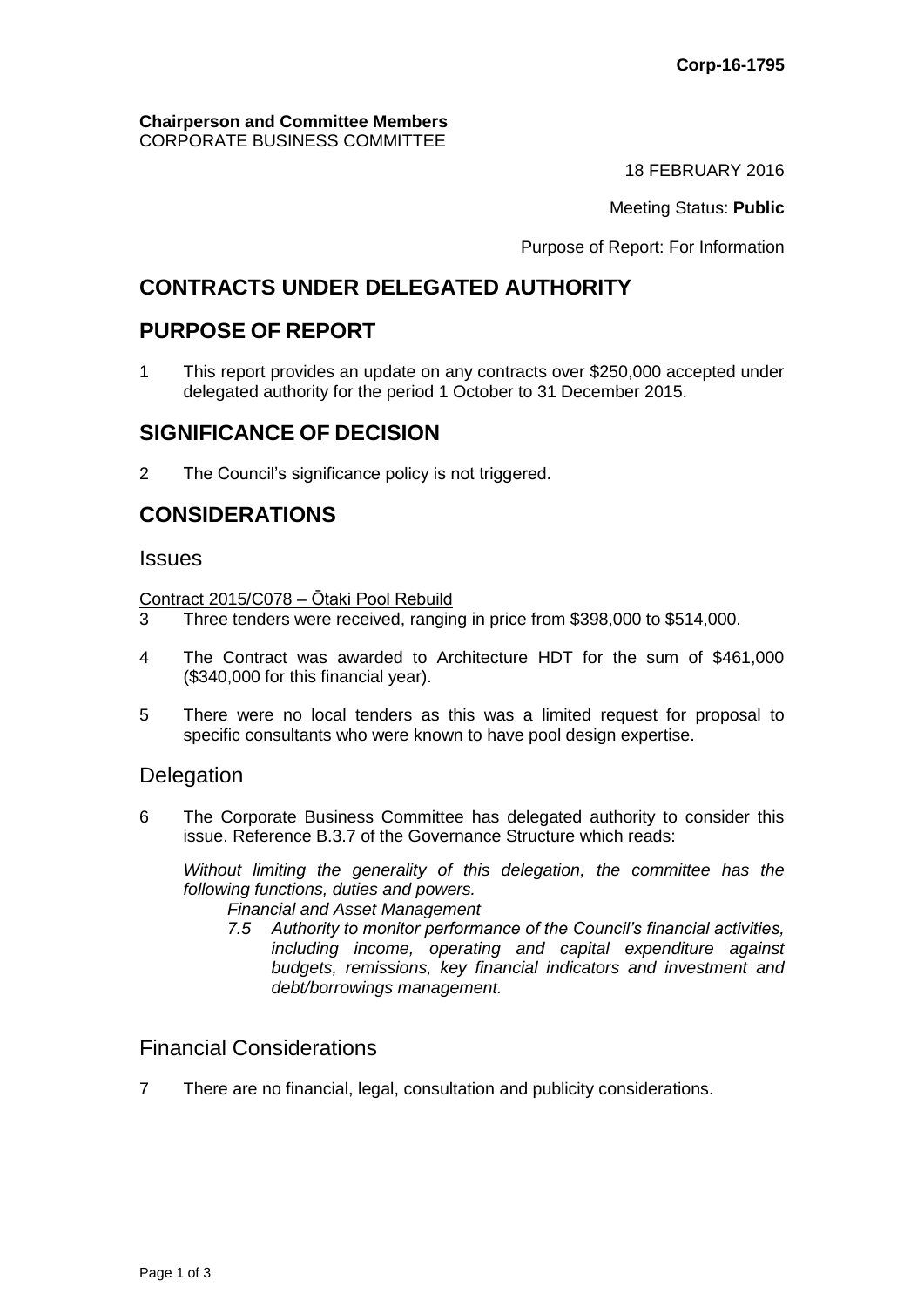### **RECOMMENDATIONS**

8 That the Corporate Business Committee notes that there was one contract accepted under delegated authority over \$250,000 for the period 1 October to 31 December 2015.

**Report prepared by: Approved for Submission by:**

**Mark de Haast Financial Controller** **Wayne Maxwell Group Manager Corporate Services**

**Approved for Submission by:**

**Kevin Currie Group Manager Regulatory Services**

Appendix 1 Contracts over \$250,000 approved under delegated authority for 2015/16 year previously reported to the Corporate Business Committee.